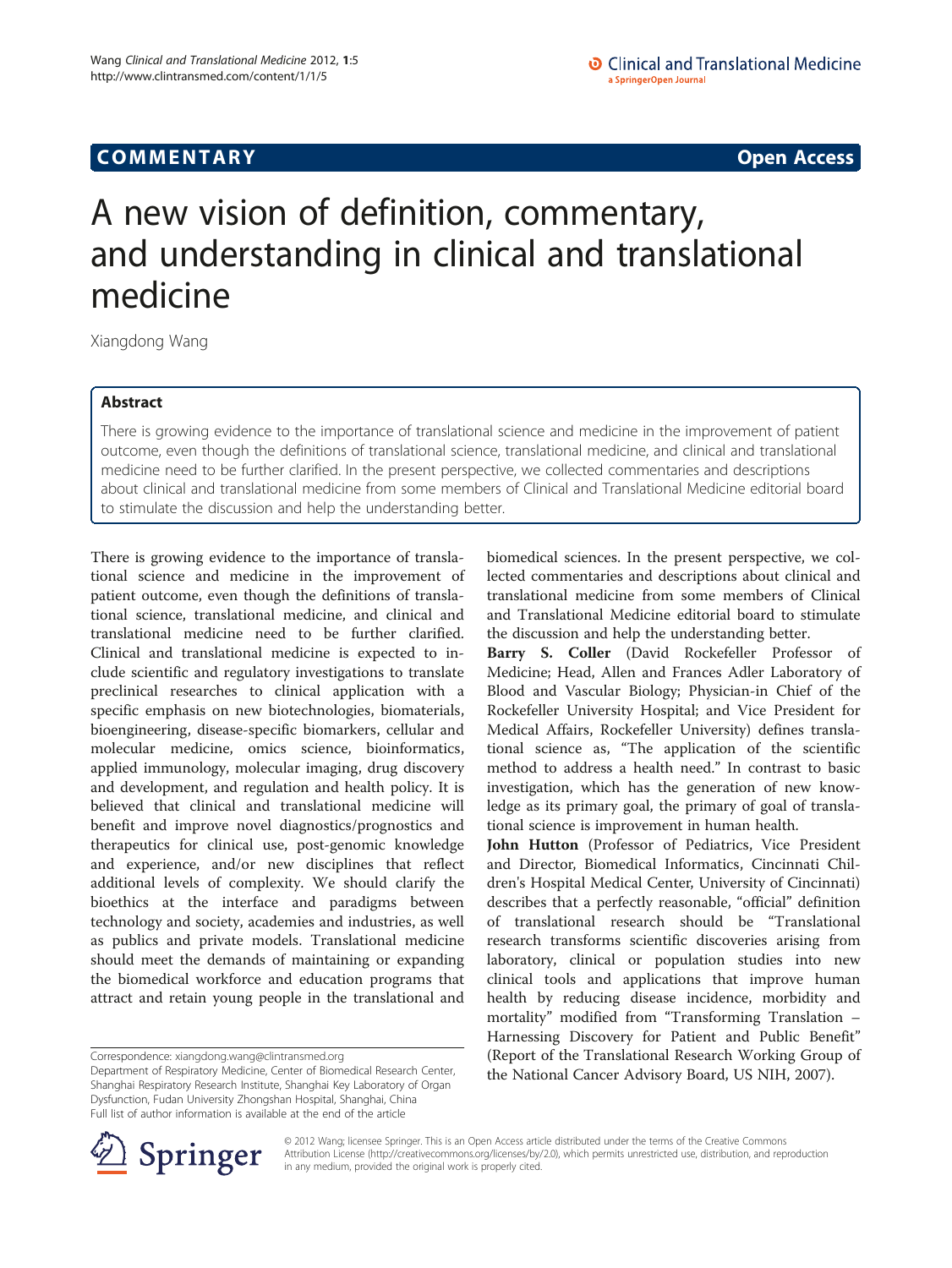Dr György Marko-Varga is the Head of Div. Clinical Protein Science & Imaging, Dept. of Measurement, Technology and Industrial Electrical Engineering, Lund University, Sweden, and Professor, 1st Department of Surgery, Tokyo Medical University, Japan. He was the lead principle scientist of the AstraZeneca Global Proteomics Network and developed clinical biomarker platforms for clinical studies. He also serves as the president of Swedish Proteomics Society and vice-president of European Proteomics Association. Dr Marko-Varga emphasizes that the modern health care is currently and globally undergoing a big revolution, where innovative therapies and novel technology advancements are having profound impacts on improving patient care and managing costs. Certainly, the latest frontiers in micro and nano-technology which allows high resolution protein sequence separation as well as Mass Spectrometry imaging that can resolve drug deposition that are localized in tumor environments.

One cornerstone within Health Care that has had great impact on cancer patients is the increasing number of personalized medicines being introduced into the market. The interest in personalized medicines actually results from understanding the molecular biology of diseases. This is mandatory, where the alignment of molecular signatures with particular disease forms, and our ability to measure markers associated with prognosis and outcomes is at the focus of Clinical and Translational Medicine. In this respect, personalized medicines treatment has now become a part of large cohort studies. I have been involved in large such non-small cell lung cancer (NSCLC) in several studies in Asia, and the outcome and impact has been overwhelming. In my view, the Clinical and Translational Medicine is a research field that bridges knowledge of disease processes, gained by in vitro and experimental animal models, with the disease pathways found in humans.

It is my vision that we expect from the research field of Clinical and Translational Medicine that a final goal is to develop helps the suffering patients with new diagnostics, drug products, and new medical knowledge for treating disease throughout the phases of clinical development. As an example, the Japanese authorities are working on a concept that will require for new drugs introduced to the market, that a diagnostic test is available improve on drug efficacy. The Biomarker assay is associated to the drug, and the patient stratification. We are expecting that such drug products will prove to be more efficacious within the targeted disease process, but also free from unwanted side effects and toxicity.

William Rhodes (Senior Vice President, Corporation Strategy and Development of BD, from a Life Sciences Professional's View on CTM) defines that remarkable advances in technologies and the resulting methods used

to explore and unlock the biology of cells are now being employed to discover, elucidate and create well-defined and strategically selected treatment modalities for numerous diseases. These same tools may then use to diagnose and classify the disease, select patients for whom the therapy is best suited, and then employed to monitor treatment effectiveness.

A confluence of technologies and capabilities has occurred making this possible – powerful methods for probing cells, such as mass spectrometry, flow cytometry, gene sequencing, image analysis, various detection modalities for measuring cause and effect within, on and between cells – all are directed towards not only understanding the cells in question, but also the diseases they cause, or in some cases, combat.

With the advent of such powerful tools has come a deluge of data – which now, because of significant advances in computational capability, information technology, data text mining and the like, can be effectively reviewed, analyzed and discoveries made.

Clinical translational medicine has emerged – based on the synthesis of information gleaned from multiple investigative sources, human biology and diseases are better understood and therapies more rapidly identified and tested, which, taken together, result in improved patient treatment and outcomes.

Dr Dongming Hou (Senior Scientist in Saint Joseph's Hospital Atlanta/Saint Joseph's Translational Research Institute, and Clinical Research Associate Professor at Department of Pharmacy Practice of Mercer University) thinks that translating scientific discoveries from a potential new medical device, drug, method, molecule into modern therapies also need a multidisciplinary team, which include scientist, physician, biomedical engineers, quality control, regulatory, business etc. Safety may be more important requirement for preclinical than efficacy especially in device field. Since human is much more complex than animal, the efficacy in preclinical model sometimes is not translate equally.

Stephen I. Hsu (one of global leading scientists in translational medicine) emphasized that the topic of a "social mission" should be also important for clinical translational scientists, to think ahead about how to translate in a manner that will enable public health models for disease prevention or treatment in low-resource settings to be realistically and successfully implemented. High technology approaches can either produce expensive therapies with relatively small impact if the target population is small (gene therapy or stem cell & regenerative medicine for rare diseases, etc.), or it can produce affordable low-tech and self-administered therapies that are targeted towards addressing common diseases (e.g. pandemics such as obesity and its related complications such as type 2 diabetes, highly prevalent cancers prevented by novel low-cost